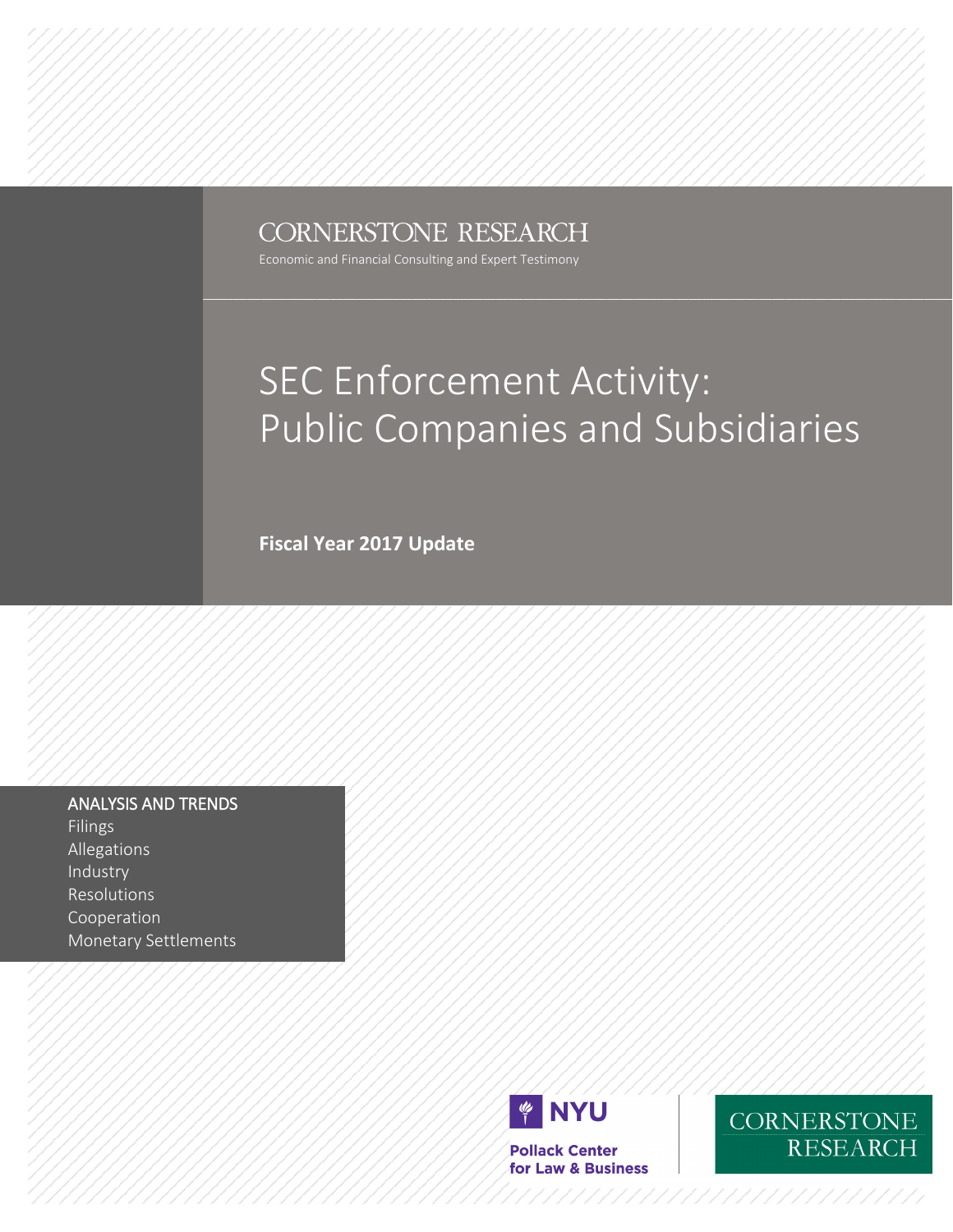## Table of Contents

| Executive Summary FY 2017        |    |
|----------------------------------|----|
| Key Takeaways FY 2010 to FY 2017 | 2  |
| Number of Filings                | 3  |
| Classification of Allegations    |    |
| Industry                         | 5  |
| Timing of Resolutions            |    |
| Cooperation Noted in Settlements | 8  |
| <b>Monetary Settlements</b>      | 9  |
| Research Sample                  | 11 |
| Endnotes                         | 12 |
| About the Authors                | 13 |
|                                  |    |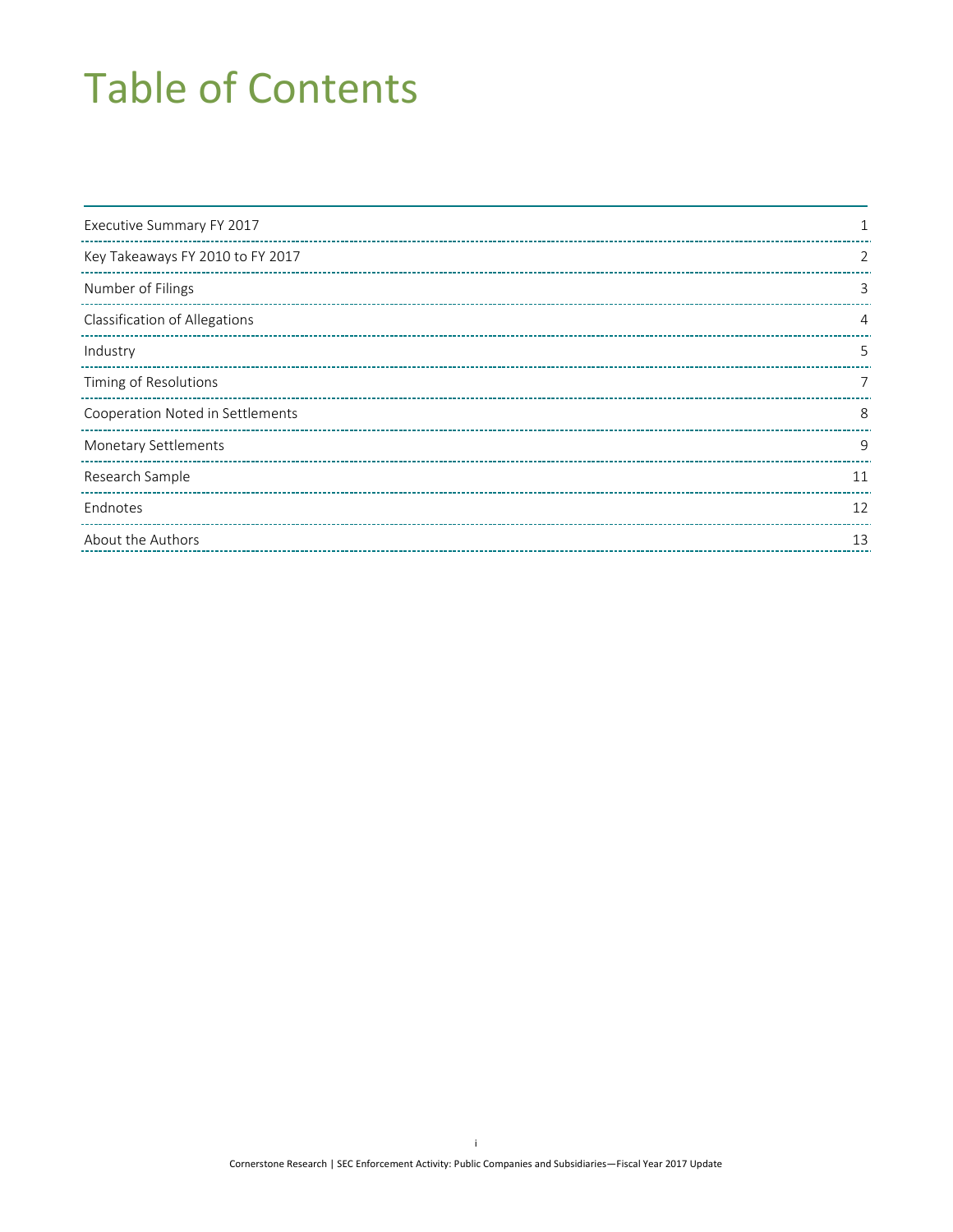## Table of Figures

| Figure 1: Public Company–Related SEC Actions                                            |    |
|-----------------------------------------------------------------------------------------|----|
| Figure 2: Heat Map of Allegations against Public Company–Related Defendants             | 4  |
| Figure 3: Heat Map of Industries of Public Company–Related Defendants                   | 5  |
| Figure 4: Heat Map of Allegations against Public Company–Related Defendants by Industry | 6  |
| Figure 5: Timing of Resolutions for Actions with Public Company–Related Defendants      |    |
| Figure 6: Cooperation Noted in Settlements with Public Company–Related Defendants       | 8  |
| Figure 7: Monetary Settlements Imposed in Public Company-Related Actions                | q  |
| Figure 8: Top 10 Monetary Settlements Imposed in Public Company–Related Actions         | 10 |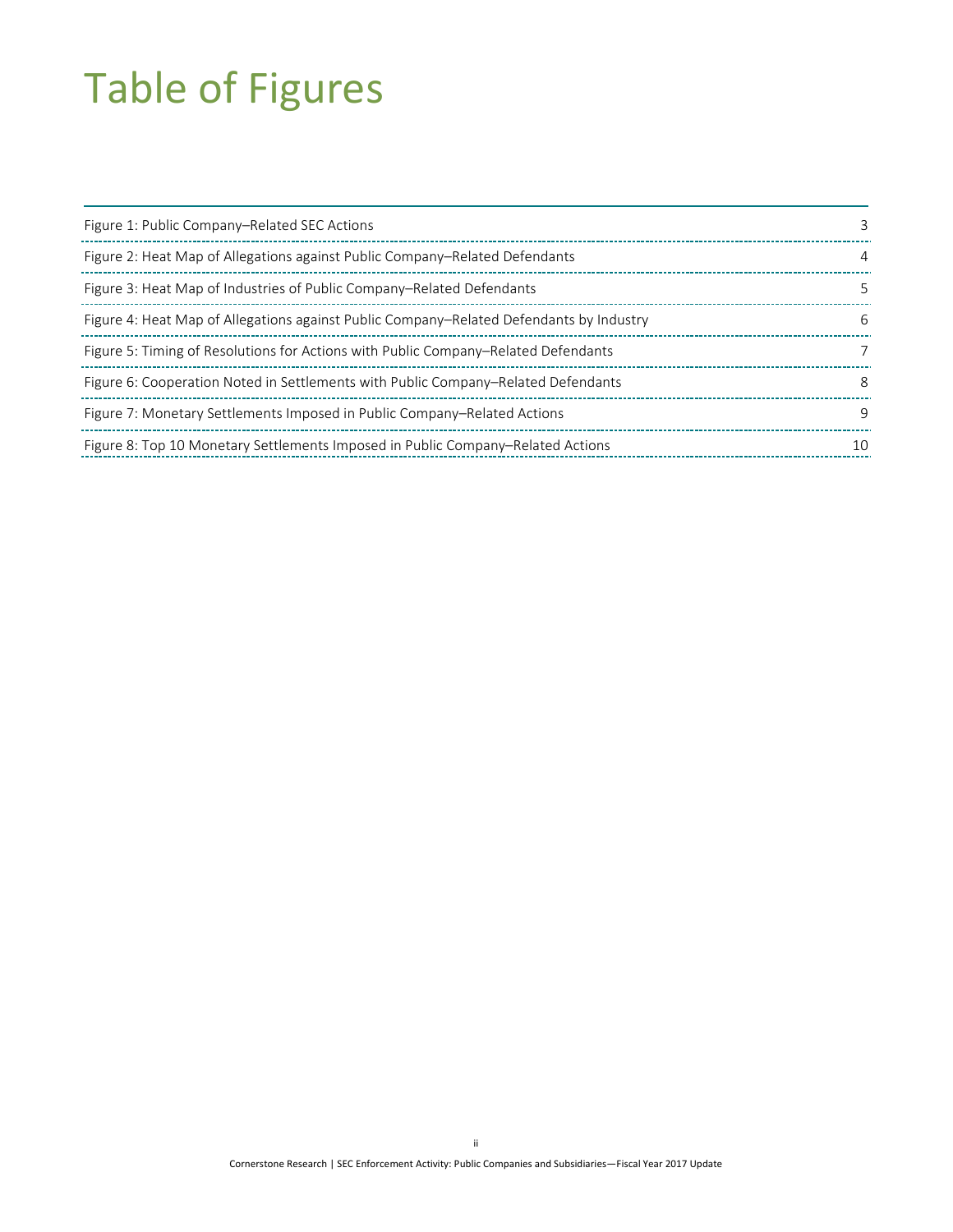## <span id="page-3-0"></span>Executive Summary FY 2017

<span id="page-3-1"></span>New enforcement actions against public companies and subsidiaries decreased by 33 percent in fiscal year 2017 compared to fiscal year 20[1](#page-3-1)6.<sup>1</sup> This report highlights findings based on data from the Securities Enforcement Empirical Database (SEED), a collaboration between the NYU Pollack Center for Law & Business and Cornerstone Research.

### Filings

- The SEC filed 62 new enforcement actions against public companies and subsidiaries (public company– related defendants) in fiscal year 2017, a 33 percent decrease compared to fiscal year 2016. (page [3\)](#page-5-0)
- There were 45 actions filed in the first half of FY 2017 but only 17 in the second half. The timing of this drop corresponds with leadership changes at the SEC. (page [3\)](#page-5-0)

### Allegations

- Issuer Reporting and Disclosure continued to be the most frequent type of allegation against public company–related defendants. (page [4\)](#page-6-0)
- There were 10 FCPA actions filed against public company–related defendants in FY 2017, but only two were filed since February 2017. (page [4\)](#page-6-0)

### Industry

• Manufacturing defendants and Finance, Insurance, and Real Estate defendants were most commonly targeted in FY 2017 public company–related actions, accounting for 74 percent of all actions. (page [5\)](#page-7-0)

### Timing of Resolutions

• In FY 2017, 61 of the 62 actions filed were resolved on the same day they were initiated. (page [7\)](#page-9-0)

*We saw significant declines in several activity measures, including overall filings against public company and subsidiary defendants, in the second half of FY 2017 versus the first half.*

#### *Stephen Choi*

*Murray and Kathleen Bring Professor of Law Director of the Pollack Center New York University* 

### Cooperation

The percentage of public company-related defendants that cooperated with the SEC declined in FY 2017. (page [8\)](#page-10-0)

### Monetary Settlements

- In FY 2017, the monetary settlements imposed in the 58 public company–related actions with settlements totaled \$1.2 billion, almost all of it in the first half of the year. (page [9\)](#page-11-0)
- The largest monetary settlement for public companyrelated actions in FY 2017 was \$236 million and involved FCPA violations. (page [10\)](#page-12-1)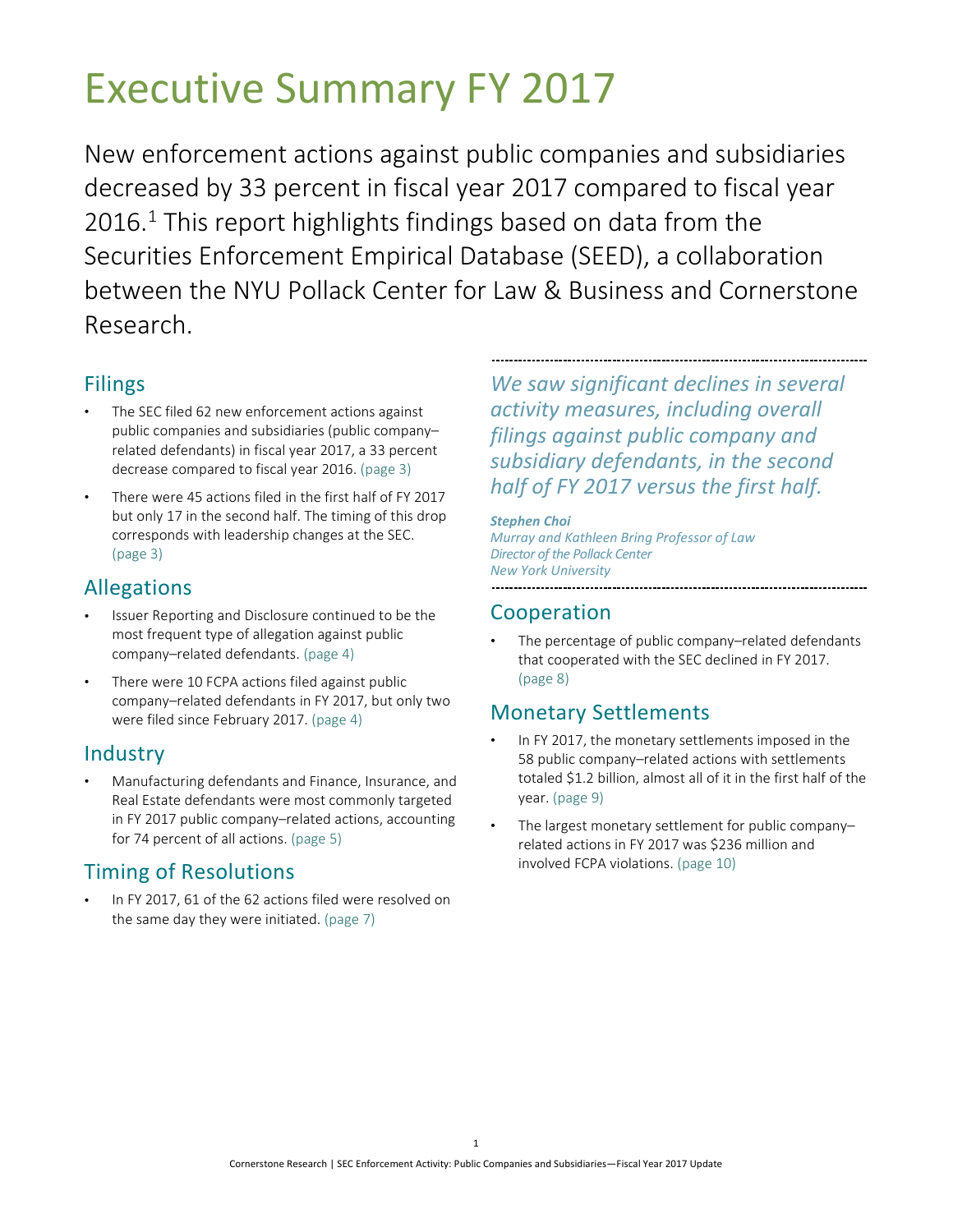## <span id="page-4-0"></span>Key Takeaways FY 2010 to FY 2017

- There were 45 actions filed against public company– related defendants in the first half of FY 2017 and 17 actions filed in the second half—the largest semiannual decrease within a fiscal year since SEED began tracking data (FY 2010).
- In contrast, during FY 2012 through FY 2016, the number of actions increased in the second half of the fiscal year.
- In the first half of FY 2017, 63 percent of public company–related defendants cooperated with the SEC, while only 32 percent cooperated in the second half.
- The second-half percentage is the lowest level of cooperation since the first half of FY 2013, when 18 percent of defendants cooperated with the SEC. The semiannual average from FY 2010 through the first half of FY 2017 is 50 percent.
- Total monetary settlements against public company– related defendants also declined from the first half of FY 2017 to the second half, from \$1 billion to \$196 million.
- Penalties in the second half of FY 2017 accounted for only 16 percent of total settlements for the fiscal year the lowest percentage (and dollar amount) for any half year since SEED began tracking data (FY 2010).

*Actions filed against public company– related defendants declined in FY 2017 after three years of increases.*

Cornerstone Research | SEC Enforcement Activity: Public Companies and Subsidiaries—Fiscal Year 2017 Update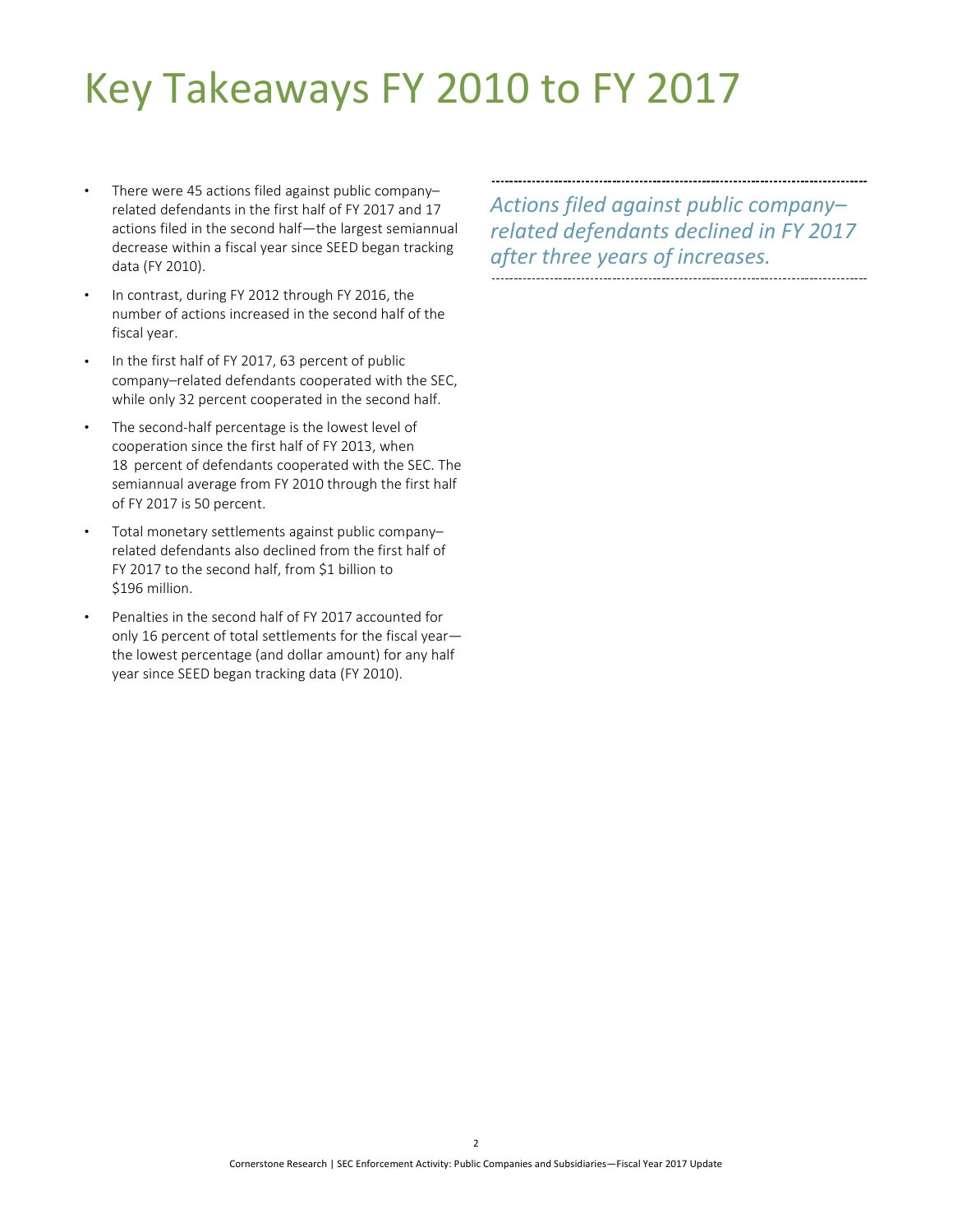## <span id="page-5-0"></span>Number of Filings

- The SEC filed 62 new enforcement actions against public companies and subsidiaries in FY 2017.
- <span id="page-5-2"></span>In the first half of FY 2017, the number of actions was on pace to match FY 2015 and FY 2016. In the second half of FY 2017, however, the number of actions declined dramatically.
- There were 45 actions filed in the first half of FY 2017 compared to 17 in the second half. The timing of the drop in public company–related filings corresponds with leadership changes at the SEC.<sup>[2](#page-5-2)</sup>

*The number of new enforcement actions declined 33 percent overall in FY 2017. From the first half to the second half, the decline was 62 percent.*

#### <span id="page-5-1"></span>Figure 1: Public Company–Related SEC Actions FY 2010–FY 2017



Source: Securities Enforcement Empirical Database (SEED) Note: Relief defendants are not considered.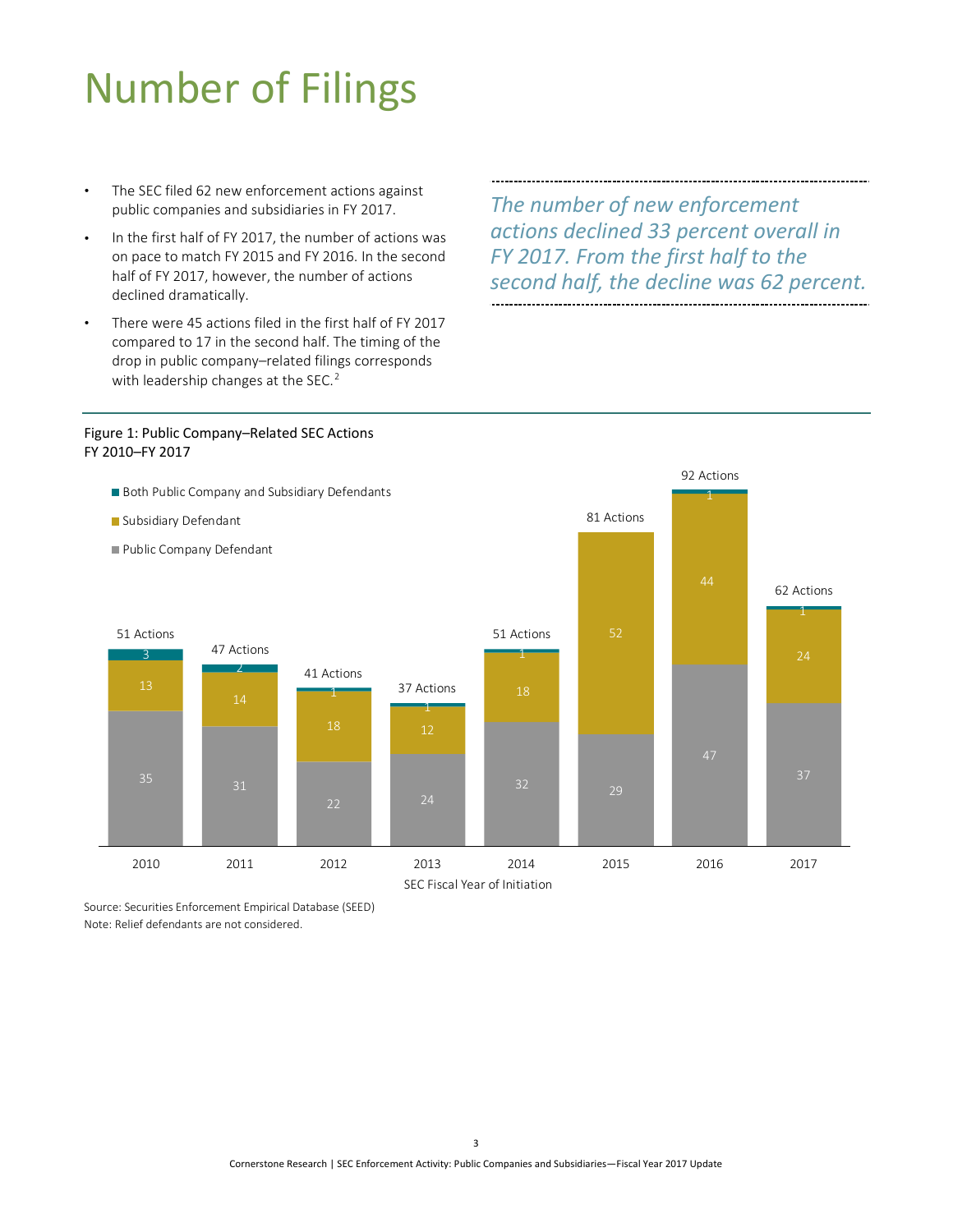## <span id="page-6-0"></span>Classification of Allegations

- The SEC continued to focus on Issuer Reporting and Disclosure allegations in FY 2017. [3](#page-6-2) At 39 percent, it was the most frequent allegation type against public company–related defendants.
- <span id="page-6-2"></span>There were 10 actions involving FCPA allegations in FY 2017. Since February 2017, however, only two actions with FCPA allegations have been filed against public company–related defendants. This decrease coincides with the departure of Kara Novaco Brockmeyer, who had served as chief of the SEC Enforcement Division's FCPA Unit since 2011.[4](#page-6-3)
- Investment Advisor/Investment Companies allegations were the most frequent type in the second half of FY 2017. This is consistent with SEC Chair Jay Clayton's testimony that the Commission has increased its focus on registered entities and intends to focus more on investment professionals.[5](#page-6-4)

### *Of the 10 FCPA actions filed in FY 2017, eight were filed in the first four months.*

#### <span id="page-6-3"></span><span id="page-6-1"></span>Figure 2: Heat Map of Allegations against Public Company–Related Defendants FY 2010–FY 2017

<span id="page-6-4"></span>

|                                                    | SEC Fiscal Year of Initiation |      |      |      |      |      |      |      |      |
|----------------------------------------------------|-------------------------------|------|------|------|------|------|------|------|------|
| Allegation Type                                    | Average<br>2010-2016          | 2010 | 2011 | 2012 | 2013 | 2014 | 2015 | 2016 | 2017 |
| <b>Issuer Reporting</b><br>and Disclosure          | 36%                           | 43%  | 32%  | 29%  | 49%  | 49%  | 23%  | 26%  | 39%  |
| Investment Advisor/<br><b>Investment Companies</b> | 10%                           | 6%   | 4%   | 10%  | 14%  | 10%  | 6%   | 21%  | 21%  |
| Foreign Corrupt<br>Practices Act                   | 20%                           | 24%  | 36%  | 24%  | 14%  | 14%  | 12%  | 20%  | 16%  |
| <b>Broker Dealer</b>                               | 10%                           | 10%  | 13%  | 12%  | 0%   | 14%  | 12%  | 12%  | 13%  |
| Securities Offering                                | 7%                            | 6%   | 4%   | 7%   | 19%  | 4%   | 1%   | 9%   | 5%   |
| Municipal Securities/<br><b>Public Pensions</b>    | 11%                           | 4%   | 11%  | 10%  | 0%   | 4%   | 40%  | 9%   | 0%   |
| Market Manipulation                                | 2%                            | 0%   | 0%   | 5%   | 5%   | 2%   | 0%   | 0%   | 0%   |
| Other                                              | 3%                            | 8%   | 0%   | 2%   | 0%   | 4%   | 5%   | 4%   | 6%   |
| Number of Actions                                  | 57                            | 51   | 47   | 41   | 37   | 51   | 81   | 92   | 62   |

Source: Securities Enforcement Empirical Database (SEED)

Note: Relief defendants are not considered. Percentages may not add to 100 percent due to rounding. "Other" includes actions categorized by the SEC as "Other" or "Transfer Agent."

Legend 0% 1–10% 11–20% 21–50% 51–100%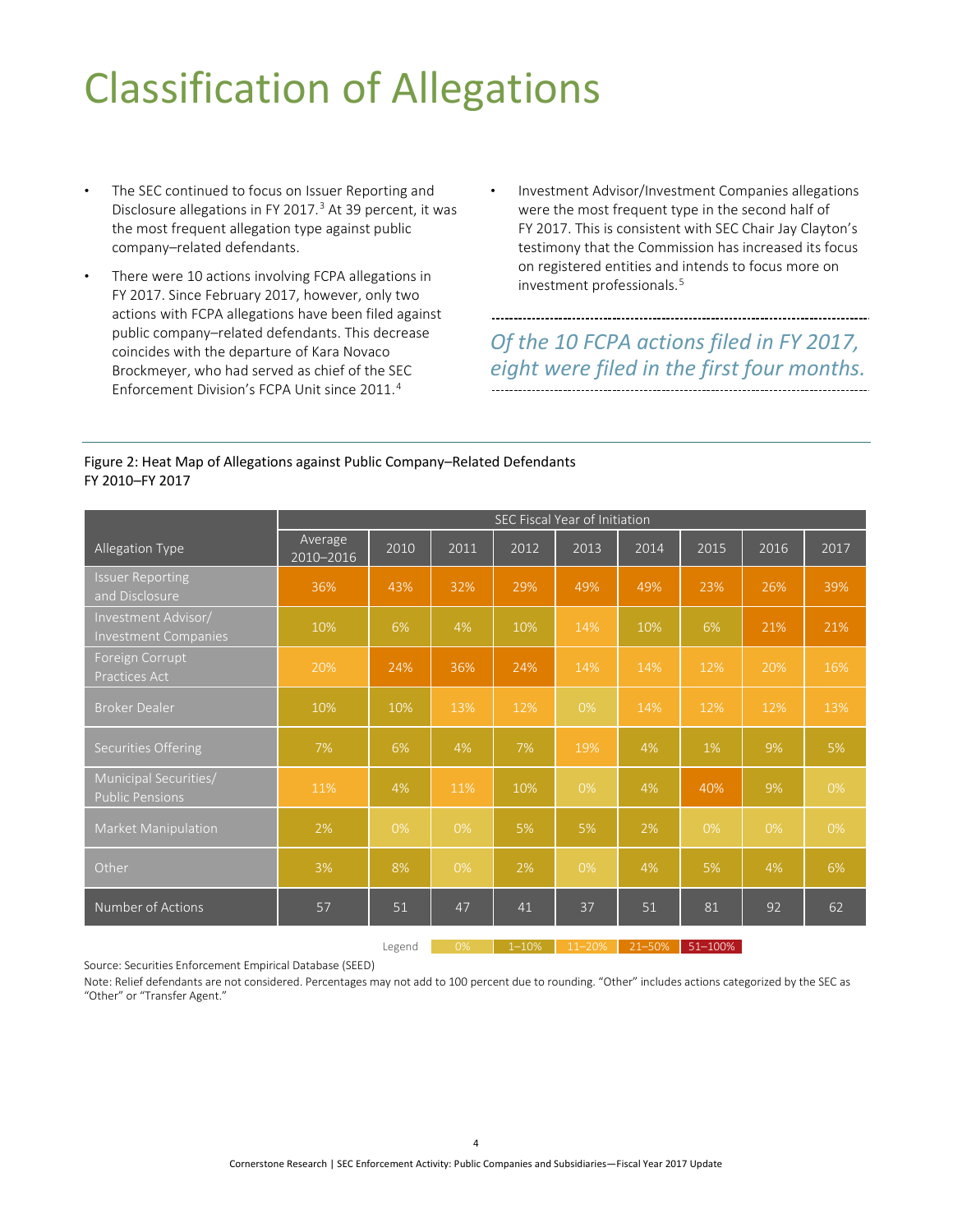## <span id="page-7-0"></span>**Industry**

SEED classifies defendants by their Standard Industrial Classification (SIC) codes.

- In FY 2017, actions with public company-related defendants in the Finance, Insurance, and Real Estate division accounted for 42 percent of all public company–related actions. While this is a decrease from FY 2016, this industry division still accounts for the highest percentage of public company–related actions.
- Most actions against Finance, Insurance, and Real Estate defendants targeted Commercial Banks (50 percent) or Securities Brokers, Dealers & Flotation Companies (31 percent), consistent with historical trends.
- In FY 2017, the percentage of public company-related actions against Manufacturing defendants almost doubled from 18 percent to 32 percent.

• Manufacturing defendants spanned a diverse set of 14 SIC industry groups. Drugs manufacturers and Medical Instruments and Supplies manufacturers were the two most targeted groups in this industry division.

*Actions against Manufacturing defendants and Finance, Insurance, and Real Estate defendants accounted for a combined 74 percent of public company–related actions in FY 2017.* 

|                                                                       | SEC Fiscal Year of Initiation |      |      |      |      |       |      |      |      |
|-----------------------------------------------------------------------|-------------------------------|------|------|------|------|-------|------|------|------|
| <b>SIC Industry Division</b>                                          | Average<br>2010-2016          | 2010 | 2011 | 2012 | 2013 | 2014  | 2015 | 2016 | 2017 |
| Finance, Insurance, and Real Estate                                   | 49%                           | 35%  | 34%  | 54%  | 46%  | 53%   | 63%  | 59%  | 42%  |
| Manufacturing                                                         | 27%                           | 37%  | 36%  | 32%  | 27%  | 20%   | 17%  | 18%  | 32%  |
| Services                                                              | 10%                           | 22%  | 15%  | 7%   | 5%   | 12%   | 9%   | 3%   | 8%   |
| Transportation, Communications,<br>Electric, Gas and Sanitary Service | 2%                            | 0%   | 2%   | 2%   | 5%   | $0\%$ | 0%   | 4%   | 6%   |
| Other                                                                 | 12%                           | 6%   | 13%  | 5%   | 16%  | 16%   | 11%  | 15%  | 11%  |
| Number of Actions                                                     | 57                            | 51   | 47   | 41   | 37   | 51    | 81   | 92   | 62   |

#### <span id="page-7-1"></span>Figure 3: Heat Map of Industries of Public Company–Related Defendants FY 2010–FY 2017

Source: Securities Enforcement Empirical Database (SEED)

Note: Relief defendants are not considered. SIC industry divisions are as of the SEC enforcement action initiation date, or otherwise are as of the latest available date within the five-year period preceding the initiation. Subsidiary defendants are categorized according to the SIC industry division of their public parent company. "Other" contains all SIC industry divisions that were not in the top four by action count for fiscal year 2017. Percentages may not add to 100 percent due to rounding.

Legend 0% 1–10% 11–20% 21–50% 51–100%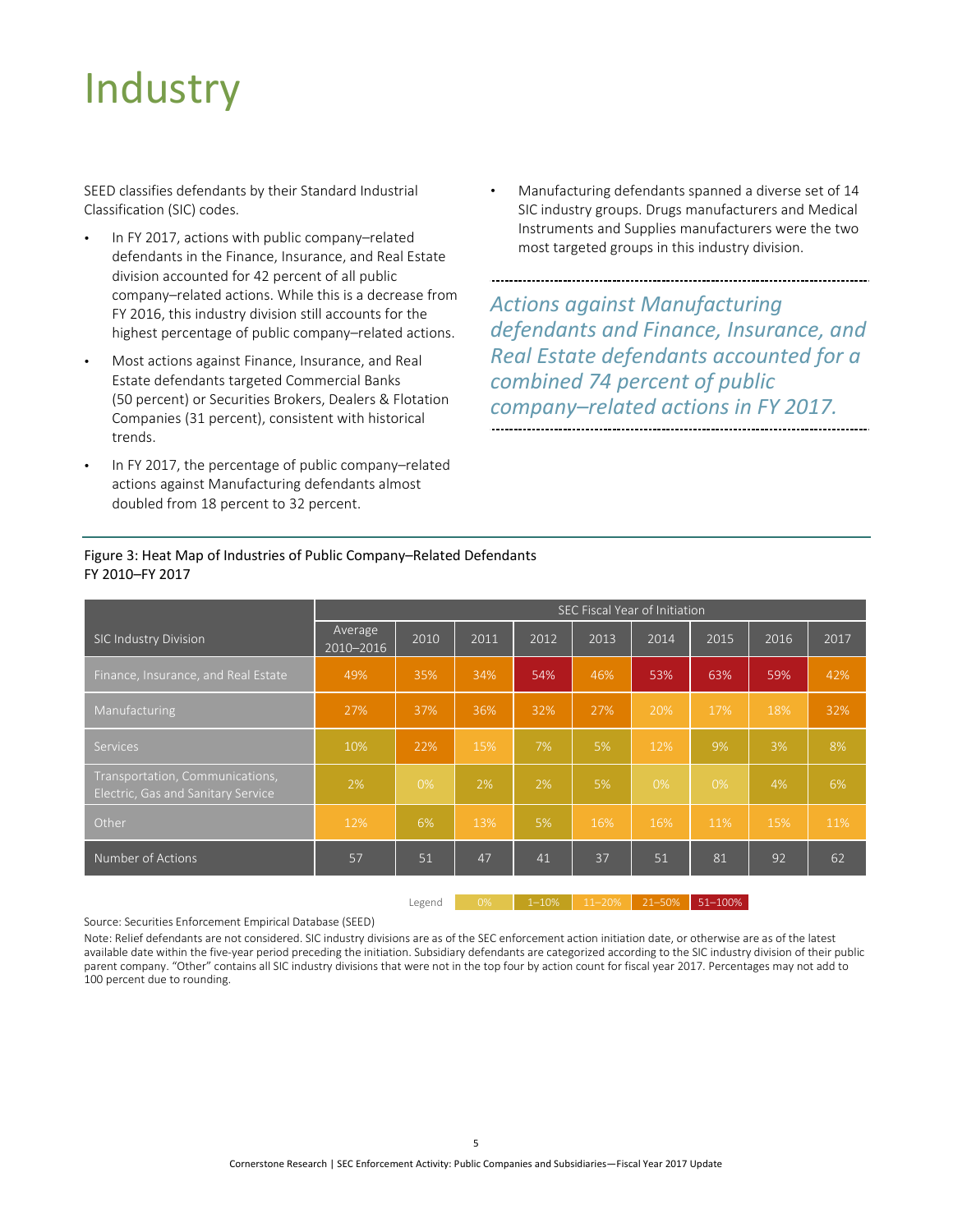- From FY 2010 through FY 2017, the most common allegation in public company–related actions (Issuer Reporting and Disclosure) was spread relatively consistently across Finance, Insurance, and Real Estate; Manufacturing; and Services defendants.
- Manufacturing defendants faced the majority of FCPA allegations (64 percent), while Finance, Insurance, and Real Estate defendants accounted for only 6 percent.

*Finance, Insurance, and Real Estate defendants dominated every major allegation type except Issuer Reporting and Disclosure and FCPA.*

#### <span id="page-8-0"></span>Figure 4: Heat Map of Allegations against Public Company–Related Defendants by Industry FY 2010–FY 2017

|                                                   |                                           | Allegation Type                                 |                                        |                                                   |                                                |                         |                                      |                        |       |
|---------------------------------------------------|-------------------------------------------|-------------------------------------------------|----------------------------------------|---------------------------------------------------|------------------------------------------------|-------------------------|--------------------------------------|------------------------|-------|
| SIC Industry Division                             | Average<br>by SIC<br>Industry<br>Division | <b>Issuer</b><br>Reporting<br>and<br>Disclosure | Foreign<br>Corrupt<br>Practices<br>Act | Investment<br>Advisor/<br>Investment<br>Companies | Municipal<br>Securities/<br>Public<br>Pensions | <b>Broker</b><br>Dealer | <b>Securities</b><br><b>Offering</b> | Market<br>Manipulation | Other |
| Finance, Insurance,<br>and Real Estate            | 65%                                       | 24%                                             | 6%                                     | 91%                                               | 94%                                            | 98%                     | 76%                                  | 80%                    | 53%   |
| Manufacturing                                     | 16%                                       | 34%                                             | 64%                                    | 4%                                                | 2%                                             | 0%                      | 7%                                   | 0%                     | 21%   |
| <b>Services</b>                                   | 6%                                        | 18%                                             | 8%                                     | 4%                                                | 2%                                             | 2%                      | 7%                                   | 0%                     | 11%   |
| <b>Mining</b>                                     | 3%                                        | 4%                                              | 12%                                    | 0%                                                | 0%                                             | 0%                      | 0%                                   | 0%                     | 5%    |
| Other                                             | 9%                                        | 19%                                             | 10%                                    | 2%                                                | 2%                                             | 0%                      | 10%                                  | 20%                    | 11%   |
| <b>Total Number of Actions</b><br>FY 2010-FY 2017 | 462                                       | 159                                             | 89                                     | 56                                                | 53                                             | 52                      | 29                                   | 5                      | 19    |

Legend 0% 1–10% 11–20% 21–50% 51–100%

Source: Securities Enforcement Empirical Database (SEED)

Note: Relief defendants are not considered. SIC industry divisions are as of the SEC enforcement action initiation date, or otherwise are as of the latest available date within the five-year period preceding the initiation. Subsidiary defendants are categorized according to the SIC industry division of their public parent company. "Other" SIC Industry Division contains all SIC industry divisions that were not in the top four by action count. "Other" Allegation Type includes actions categorized by the SEC as "Other" or "Transfer Agent." Percentages may not add to 100 percent due to rounding.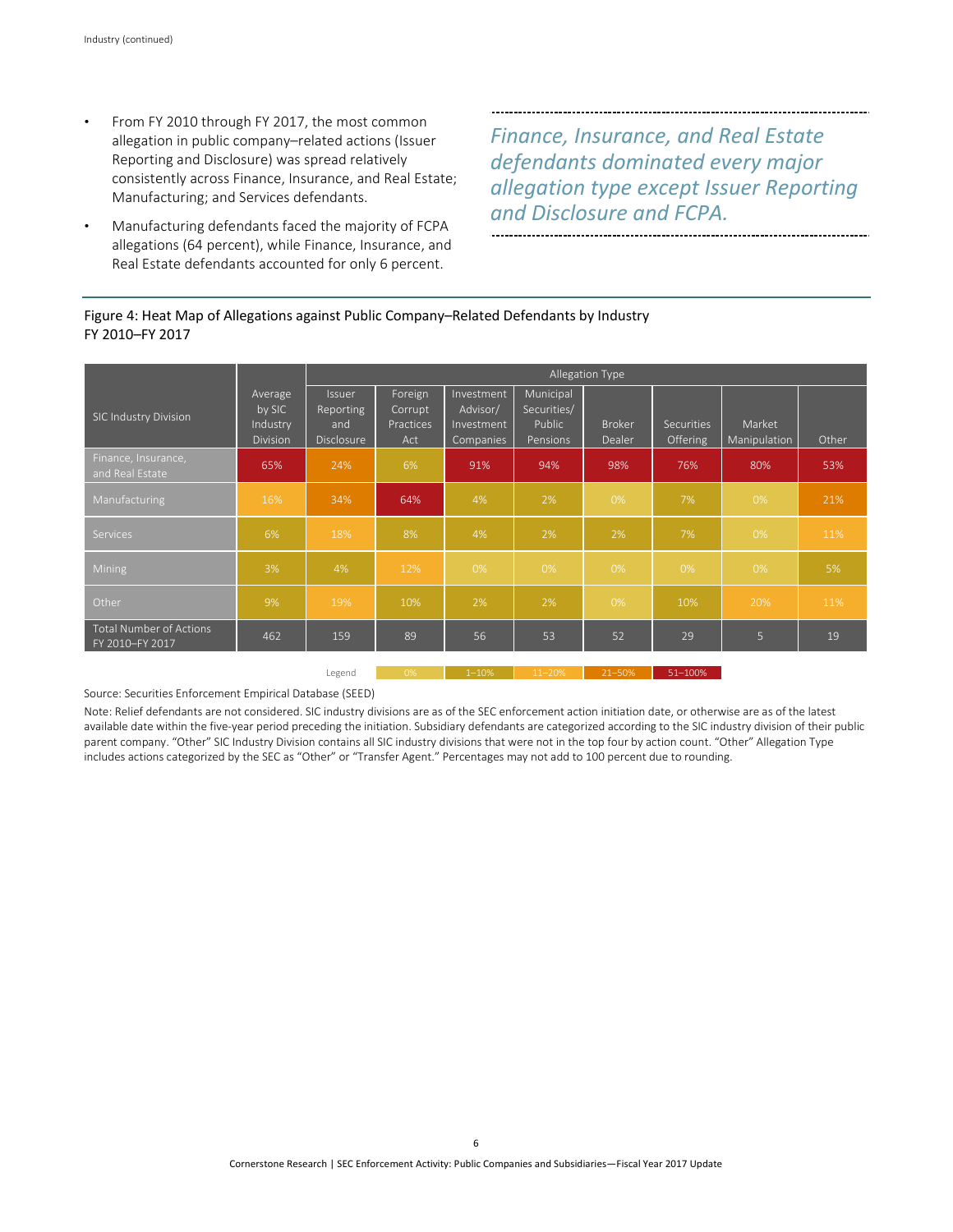# <span id="page-9-0"></span>Timing of Resolutions

- In FY 2017, 98 percent of public company-related defendants resolved SEC actions on the same day they were initiated (concurrent resolutions). The FY 2010– FY 2016 median was 90 percent.
- Historically, concurrent resolutions have been more common in administrative proceedings than civil actions. From FY 2010 to FY 2017, 98 percent of administrative proceedings had concurrent resolutions, whereas 77 percent of civil actions had concurrent resolutions.
- From FY 2010 through FY 2017, 32 actions (out of 462 actions) had non-concurrent resolutions, and six actions were unresolved as of the end of FY 2017. Two of the actions with non-concurrent resolutions were resolved at trial.
- The median time to resolution for the 32 actions with non-concurrent resolutions was 237 days.

### *The majority of non-concurrent resolutions involved Issuer Reporting and Disclosure allegations.*

<span id="page-9-1"></span>

SEC Fiscal Year of Initiation

Source: Securities Enforcement Empirical Database (SEED)

Note: Relief defendants are not considered. Actions that are initiated and resolved on the same day are concurrent resolutions.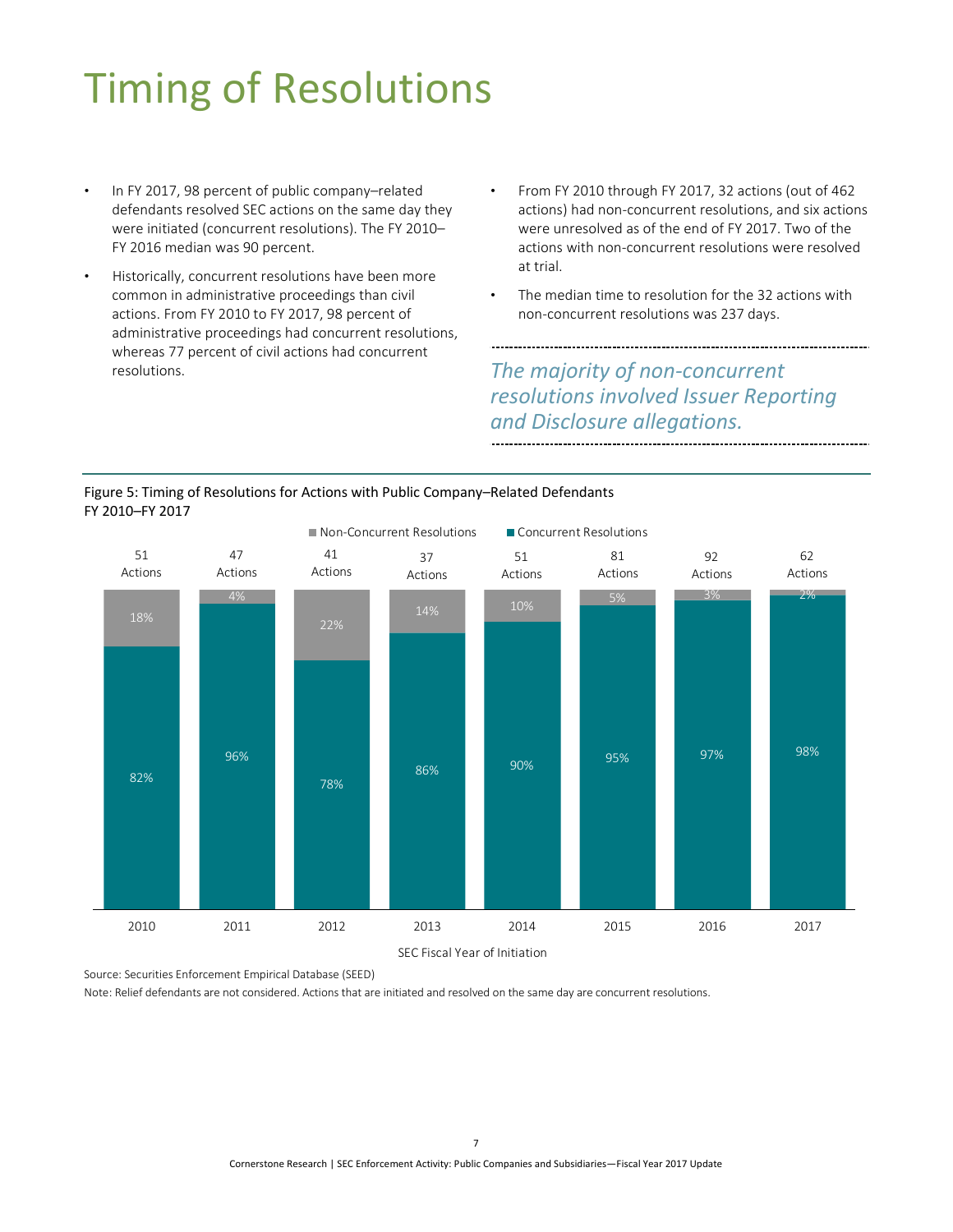## <span id="page-10-0"></span>Cooperation Noted in Settlements

The SEC considers four factors when negotiating a settlement with a cooperating defendant: "self-policing, selfreporting, remediation, and cooperation."[6](#page-10-2) SEED measures the latter three factors as an indication of whether a public company–related defendant cooperated with the SEC based on whether the SEC acknowledges voluntary reporting or explicitly mentions "remediation" or "cooperation" by the defendant in the settlement announcement.

- In FY 2017, 54 percent of public company-related defendants cooperated with the SEC, compared to FY 2015 (71 percent) and FY 2016 (64 percent).
- From FY 2010 to FY 2017, the percentage of cooperation was highest among defendants in the Services (60 percent); Manufacturing (58 percent); and Finance, Insurance, and Real Estate (52 percent) industries.

• Defendants cooperated most in actions involving allegations related to Municipal Securities/Public Pensions (87 percent) and FCPA violations (61 percent).

*Between the first and second halves of FY 2017, the percentage of cooperation by public company–related defendants declined from 63 percent to 32 percent.*



### <span id="page-10-2"></span><span id="page-10-1"></span>Figure 6: Cooperation Noted in Settlements with Public Company–Related Defendants

Source: Securities Enforcement Empirical Database (SEED)

Note: Relief defendants are not considered. Actions resolved through trial are excluded. An action with cooperation indicates a defendant's cooperation with the SEC prior to the non-trial resolution of that action. The words "cooperation" or "remediation" must be mentioned in the document detailing the non-trial resolution, or the SEC must acknowledge voluntary reporting by the defendant. Settlements are counted at the defendant level.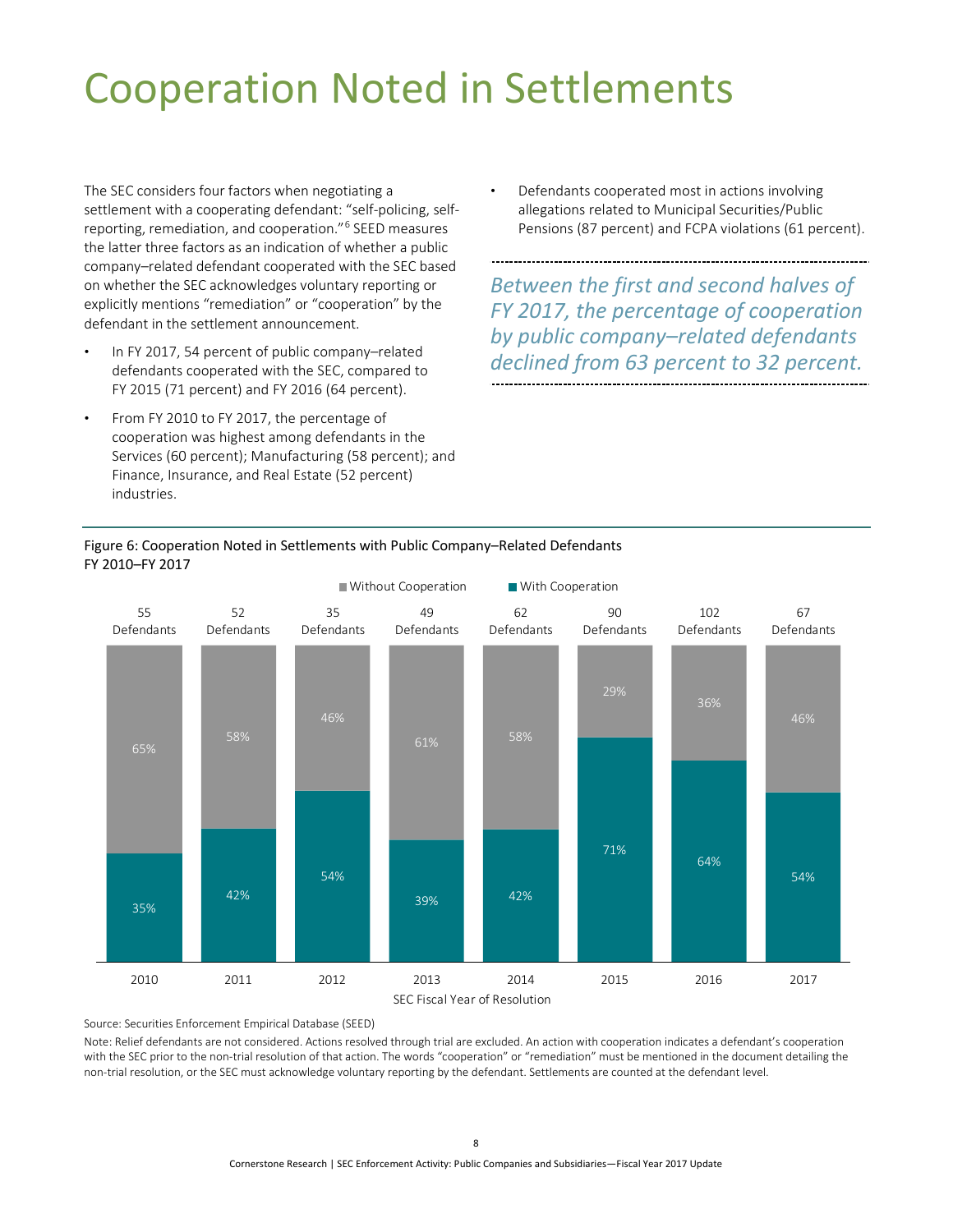## <span id="page-11-0"></span>Monetary Settlements

- In FY 2017, the monetary settlements imposed in the 58 public company–related actions with settlements totaled \$1.2 billion.<sup>[7](#page-12-2)</sup>
- For public company–related actions resolved in FY 2017, 89 percent had monetary penalties. This was similar to the FY 2016 and FY 2015 figures of 96 percent and 95 percent, respectively.
- The percentage of resolved actions with monetary settlements dropped from the first half of FY 2017 (94 percent) to the second half (78 percent).
- The eight monetary settlements imposed in public company–related FCPA actions in the first half of FY 2017 totaled \$567.4 million. The two monetary settlements involving FCPA violations in the second half of FY 2017 totaled only \$42.2 million.<sup>[8](#page-12-3)</sup>

*Total monetary settlements declined from \$1 billion in the first half of FY 2017 to \$196 million in the second half.*

#### <span id="page-11-1"></span>Figure 7: Monetary Settlements Imposed in Public Company–Related Actions FY 2010–FY 2017

(Dollars in Millions)



Source: Securities Enforcement Empirical Database (SEED)

Note: Relief defendants are not considered. Total monetary settlements exclude monetary settlements imposed exclusively on individuals, nonpublic companies, and nonpublic subsidiaries.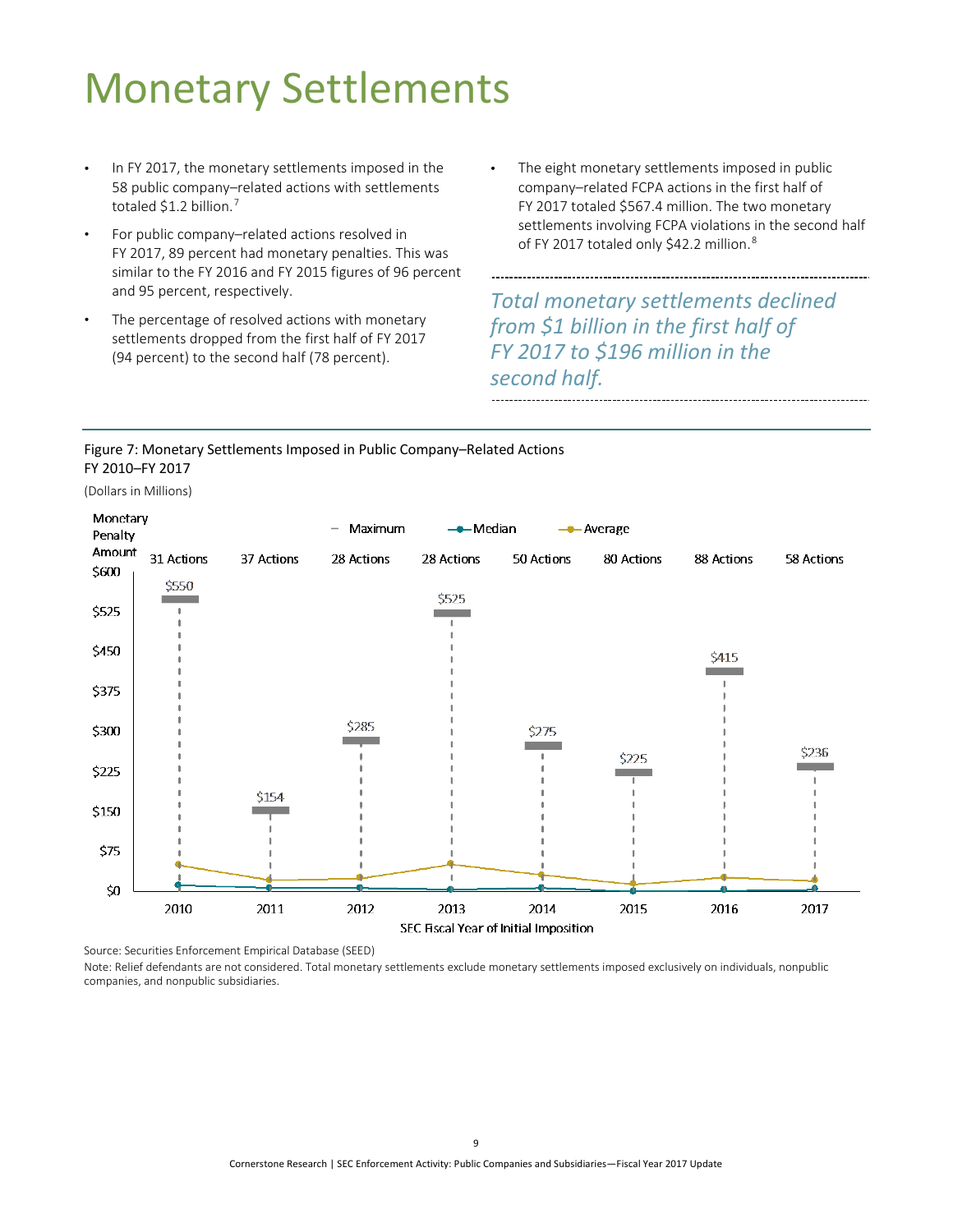- From FY 2010 through FY 2017, the top 10 monetary settlements imposed in public company–related actions accounted for almost a third of total penalties.
- The top 10 monetary settlements totaled over \$3.4 billion. Seven of these involved financial institutions.
- Actions with non-concurrent resolutions were less likely to have monetary settlements. From FY 2010 through FY 2017, 71 percent of actions with non-concurrent resolutions had monetary settlements, compared to 88 percent of actions with concurrent resolutions.
- Eight of the top 10 settlements had concurrent resolutions. The two actions with non-concurrent resolutions had monetary settlements of \$550 million (in FY 2010) and \$225 million (in FY 2015).

<span id="page-12-1"></span>

*The largest monetary settlement in FY 2017 was \$236 million and involved FCPA violations.* 

#### <span id="page-12-0"></span>Figure 8: Top 10 Monetary Settlements Imposed in Public Company–Related Actions FY 2010–FY 2017

(Dollars in Millions)

<span id="page-12-3"></span><span id="page-12-2"></span>

SEC Fiscal Year of Initial Imposition

Source: Securities Enforcement Empirical Database (SEED)

Note: Relief defendants are not considered. Total monetary settlements exclude monetary settlements imposed exclusively on individuals, nonpublic companies, and nonpublic subsidiaries.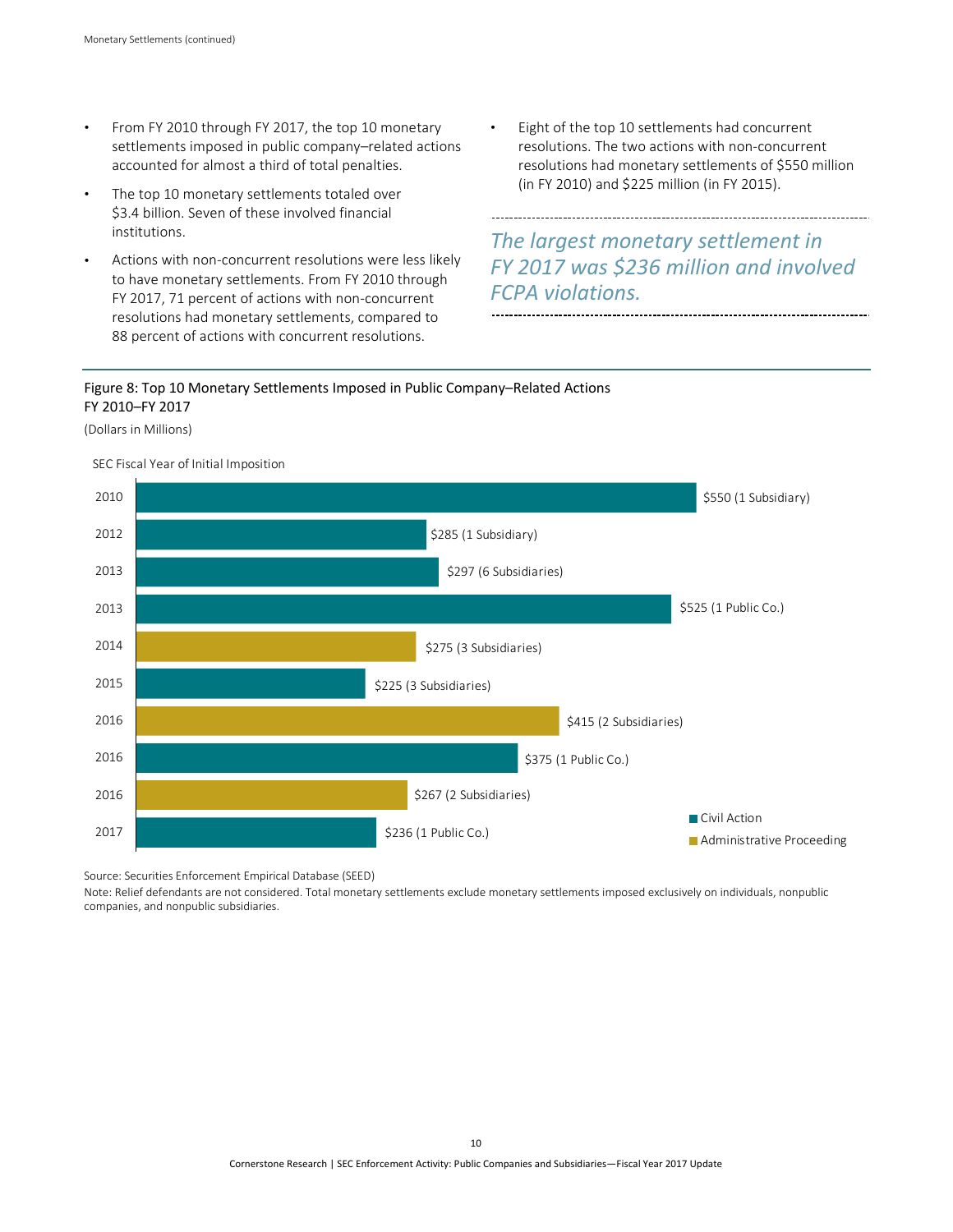### <span id="page-13-0"></span>Research Sample

- The Securities Enforcement Empirical Database (SEED), a collaboration between the NYU Pollack Center for Law & Business and Cornerstone Research, identifies 462 SEC enforcement actions initiated against 419 public company defendants and their subsidiaries between October 1, 2009, and September 30, 2017 (http://seed.law.nyu.edu).
- The sample used for the majority of this report is referred to as "enforcement actions initiated against public company–related defendants" and includes only those enforcement actions with public companies or their subsidiaries listed explicitly as defendants. The sample does not include cases where the allegations relate exclusively to delinquent filings. In addition, the sample excludes enforcement actions filed against individual defendants employed at either public companies or subsidiaries of public companies.
- Public companies are defined as those that traded on a major U.S. exchange as identified by the Center for Research in Security Prices (CRSP) at the time the enforcement action was initiated, or otherwise within the five-year period preceding the initiation. Thus, public companies that traded over-the-counter or on major non-U.S. exchanges are excluded, as are companies that did not become publicly traded until after the enforcement action was initiated.
- Subsidiaries are defined as those entities that had a publicly traded parent company at the time the enforcement action was initiated or otherwise within the five-year period preceding the initiation. The public parent companies of subsidiaries were identified as those cited in the enforcement action document initiating proceedings when available, or those identified through SEC filings if no parent company was mentioned in the initial enforcement action document.

*SEED provides easily searchable and verified data on SEC enforcement actions to researchers, counsel, and corporations.*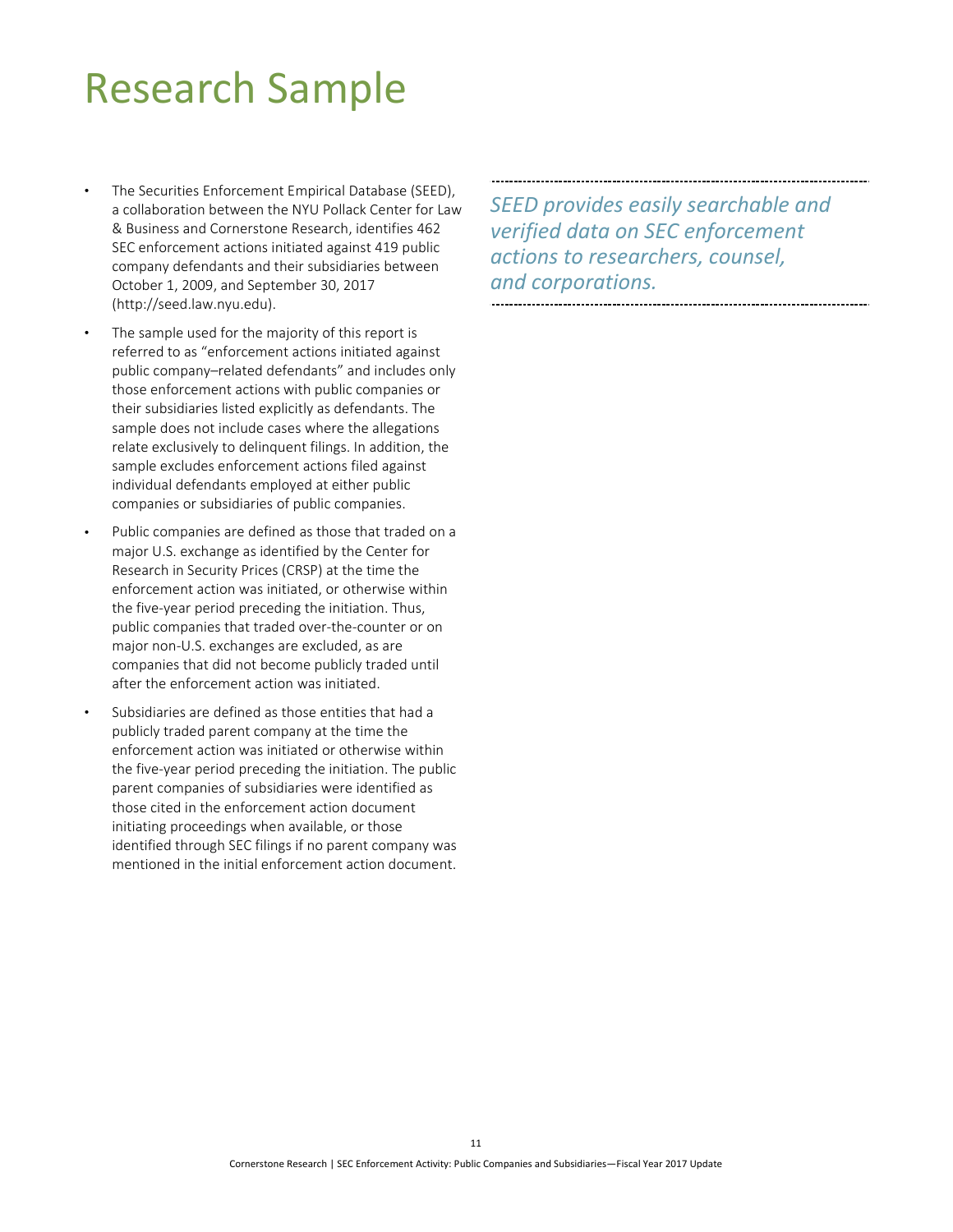### <span id="page-14-0"></span>Endnotes

- <sup>1</sup> SEC fiscal years begin on October 1 of the prior year and end on September 30. SEC fiscal year 2010 through fiscal year 2017 spans October 1, 2009, to September 30, 2017.
- <sup>2</sup> "Jay Clayton Sworn in as Chairman of SEC," SEC Press Release 2017-94, May 4, 2017, https://www.sec.gov/news/pressrelease/2017-94; "Enforcement Director Andrew J. Ceresney to Leave SEC," SEC Press Release 2016-259, December 8, 2016[, https://www.sec.gov/news/pressrelease/2016-259.html;](https://www.sec.gov/news/pressrelease/2016-259.html) "SEC Names Stephanie Avakian and Steven Peikin as Co-Directors of Enforcement," SEC Press Release 2017-113, June 8, 2017[, https://www.sec.gov/news/press-release/2017-](https://www.sec.gov/news/press-release/2017-113) [113;](https://www.sec.gov/news/press-release/2017-113) "Chief Economist and Division of Economic and Risk Analysis Director Mark Flannery to Leave SEC," SEC Press Release 2016-254, December 2, 2016, [https://www.sec.gov/news/pressrelease/2016-254.html.](https://www.sec.gov/news/pressrelease/2016-254.html)
- <sup>3</sup> "The SEC Enforcement Division's Focus on Auditors and Auditing," Andrew Ceresney, Director, Division of Enforcement, U.S. Securities and Exchange Commission, September 22, 2016, https://www.sec.gov/news/speech/ceresneyenforcement-focus-on-auditors-and-auditing.html.
- <sup>4</sup> On November 2, 2017, the SEC named Charles Cain as the new chief of the FCPA Unit. Mr. Cain was the deputy chief of the FCPA Unit since 2011 and served as the Unit's acting chief following Ms. Brockmeyer's departure in April 2017. "Kara Novaco Brockmeyer, Chief of FCPA Unit, to Leave SEC After 17 Years of Service," SEC Press Release 2017-76, April 4, 2017, [https://www.sec.gov/news/press-release/2017-76;](https://www.sec.gov/news/press-release/2017-76) "Charles Cain Named Chief of Foreign Corrupt Practices Unit," SEC Press Release 2017-206, November 2, 2017, https://www.sec.gov/news/press-release/2017-206.
- <sup>5</sup> "SEC Chairman Testifies about SEC's Direction and 2016 Cyberattack," October 3, 2017, http://www.lexissecuritiesmosaic.com/net/Blogwatch/Blogwatch.aspx?ID=31400.
- <sup>6</sup> "The SEC's Cooperation Program: Reflections on Five Years of Experience," Andrew Ceresney, Director, Division of Enforcement, U.S. Securities and Exchange Commission, May 13, 2015, https://www.sec.gov/news/speech/seccooperation-program.html.
- <sup>7</sup> Total monetary settlements include disgorgement, prejudgment interest, civil penalties, and other monetary penalties imposed in public company–related actions. Total monetary settlements exclude any monetary penalties imposed exclusively on individuals, nonpublic companies, and nonpublic subsidiaries.
- $8$  In the second half of 2017, there was a settlement for an action with FCPA allegations involving a company not traded on a major U.S. exchange and, thus, not included in SEED. The settlement with the SEC involved a monetary settlement of \$457 million. The company also settled with the U.S. Department of Justice and the settlement included a monetary penalty of \$508 million.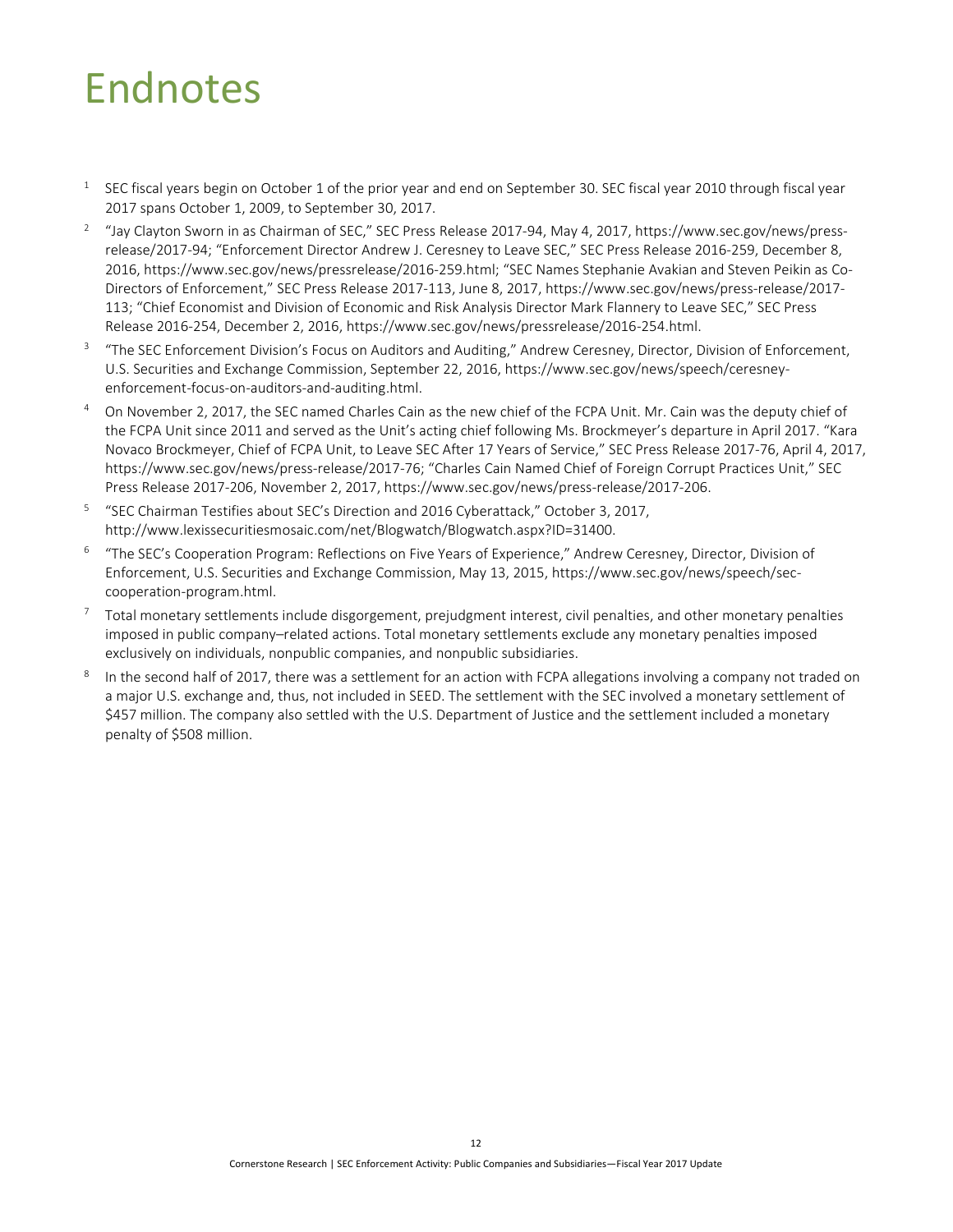## <span id="page-15-0"></span>About the Authors

#### Stephen Choi

Murray and Kathleen Bring Professor of Law, School of Law, and Director, Pollack Center for Law & Business, New York University

Stephen Choi is a noted authority on SEC enforcement matters. He provides expert testimony before judges and juries and analyzes price impact, materiality, loss causation, securities disclosures and liability, and corporate governance. His research interests include empirical and theoretical analysis of securities litigation and SEC enforcement, corporate finance and governance, valuation, and financial institutions.

#### [Sara](http://www.cornerstone.com/Staff/Ellen-Ryan) E. Gilley

Principal, Cornerstone Research

Sara Gilley provides research and consulting services for complex commercial litigation. She has extensive experience consulting on securities litigation and white collar litigation in the United States and Canada. Her work on these matters includes class certification, materiality, loss causation, and damages. Ms. Gilley manages the firm's research related to SEC enforcement actions.

#### Heather B. Lazur

Senior Manager, Cornerstone Research

Heather Lazur provides consulting services in litigation involving economic and financial issues. She specializes in securities class actions and cases involving investment performance and strategy, valuation, mutual funds, and mortgage securities.

#### [David](http://www.cornerstone.com/Staff/Laura-Simmons) F. Marcus

Senior Vice President, Cornerstone Research

David Marcus leads Cornerstone Research's finance practice. He has over 20 years of experience providing consulting services and expert testimony in litigation involving economic and financial issues. Dr. Marcus's primary areas of focus are securities litigation, valuation issues, cases involving financial institutions, and white collar litigation. His research has been published in the *Journal of Financial Economics*.

#### Anat Carmy-Wiechman

Associate Director, Pollack Center for Law & Business, New York University

Anat Carmy-Wiechman serves as the head of research for the Securities Enforcement Empirical Database (SEED). She has been a member of the SEED team since its founding in 2013, first as a Wagner Fellow, and then as the head of research. Prior to joining the Pollack Center, Ms. Carmy-Wiechman practiced law in New York and Israel. Her research interests include corporate law, empirical legal scholarship, law and finance, and securities regulation.

> The authors acknowledge the research efforts and significant contributions of their colleagues at New York University and Cornerstone Research.

The views expressed in this report are solely those of the authors, who are responsible for the content, and do not necessarily represent the views of the NYU Pollack Center for Law & Business or Cornerstone Research.